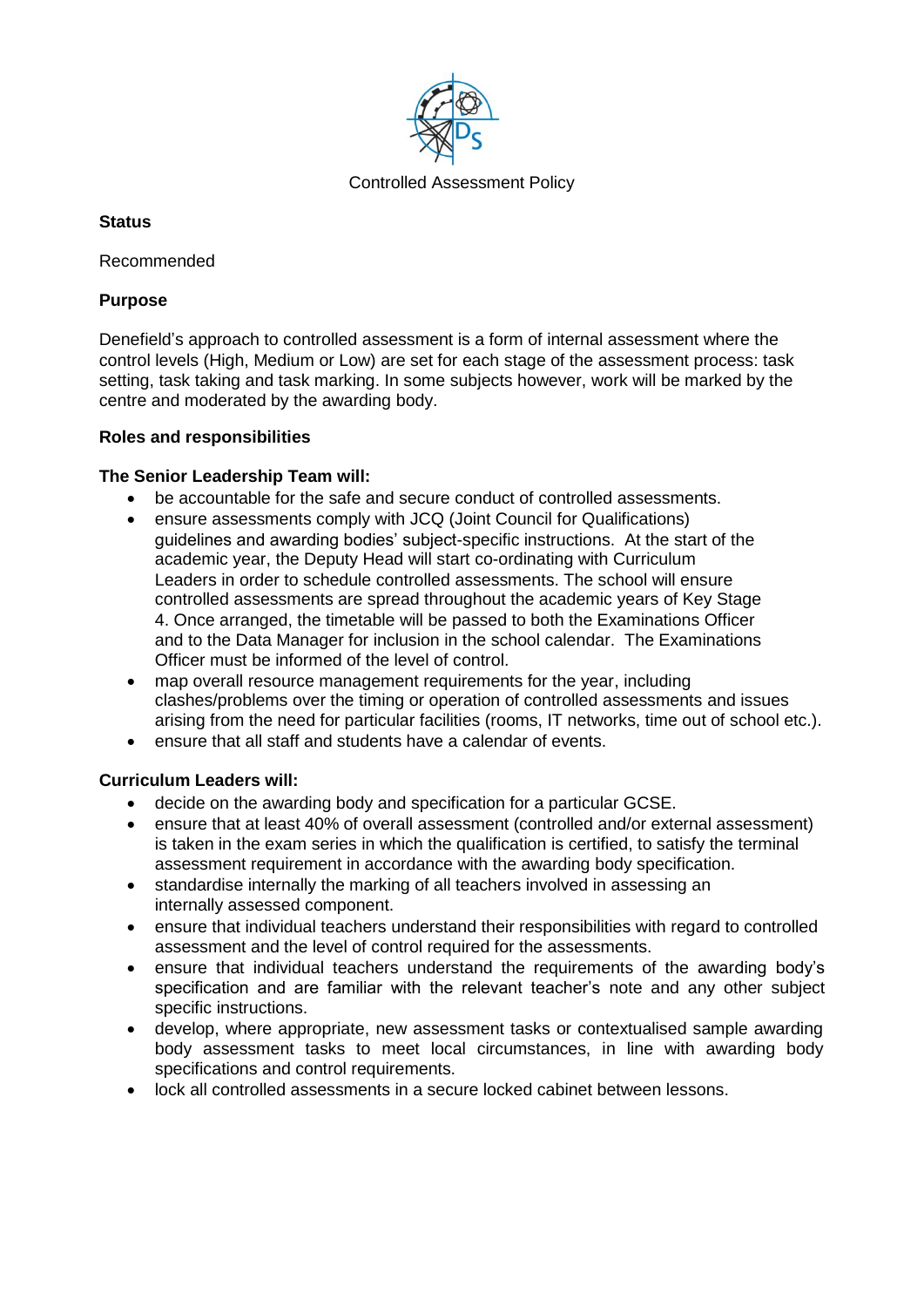## **Teaching staff will:**

- read and comply with the general guidelines contained in the JCQ publication Instructions for conducting controlled assessments.
- read and comply with the awarding body specification for conducting controlled assessments, including any subject-specific instructions, teachers' notes or additional information on the awarding body's website.
- supply to the exams office details of all unit codes for controlled assessments.
- obtain the controlled assessment task details from the exam boards.
- obtain confidential materials/tasks set by awarding bodies in sufficient time to prepare for the assessment(s) and ensure that such materials are stored securely at all times. Work may be handwritten in black ink or word processed. Print-outs, charts and videos can be included where appropriate. Where the specification permits students to work with others, e.g. during collection of data, any descriptions of the joint work must be in each candidate's own words. Where work is assessed by the teacher and externally moderated by the exam board, standardisation of marking must take place in the school if more than one teacher is involved in the assessing.
- supervise assessments (at the specific level of control).
- undertake the tasks required under the regulations, only permitting assistance to students as the specification allows. Controlled Assessment may take place during timetabled class time. Each student must keep a research diary to note the guidance and feedback received from their teacher. The diary should also contain a record of the research and planning stage containing notes, diagrams, essay plans and bibliography.
- ensure that students and supervising teachers sign authentication forms on completion of an assessment.
- mark internally assessed components using the mark schemes provided by the awarding body. Submit marks through the exams office to the awarding body when required, keeping a record of the marks awarded.
- retain candidates' work securely between assessment sessions (if more than one).
- ensure that separate user accounts are used for high control level work. These must have no access to internet or e-mail and must only be accessible during the controlled sessions. If work is saved on memory sticks these must be collected in after each session and locked away at the end of each session.
- allow a student who is absent to make up the time, if necessary. Attendance records from assessments sessions should be kept by the class teacher.
- retain candidates' work securely, post-completion, until the closing date for enquiries about the results (20 September of each academic year).
- retain candidates' work securely in the event than an enquiry is submitted until the outcome of the enquiry and any subsequent appeal has been conveyed to the centre.
- ask the SENCO for any assistance required for the administration and management of access arrangements.
- inform the Headteacher and Examinations Officer if suspected malpractice occurs.
- inform the Examinations Officer if a student's work is lost within the school, and they will notify the relevant Board.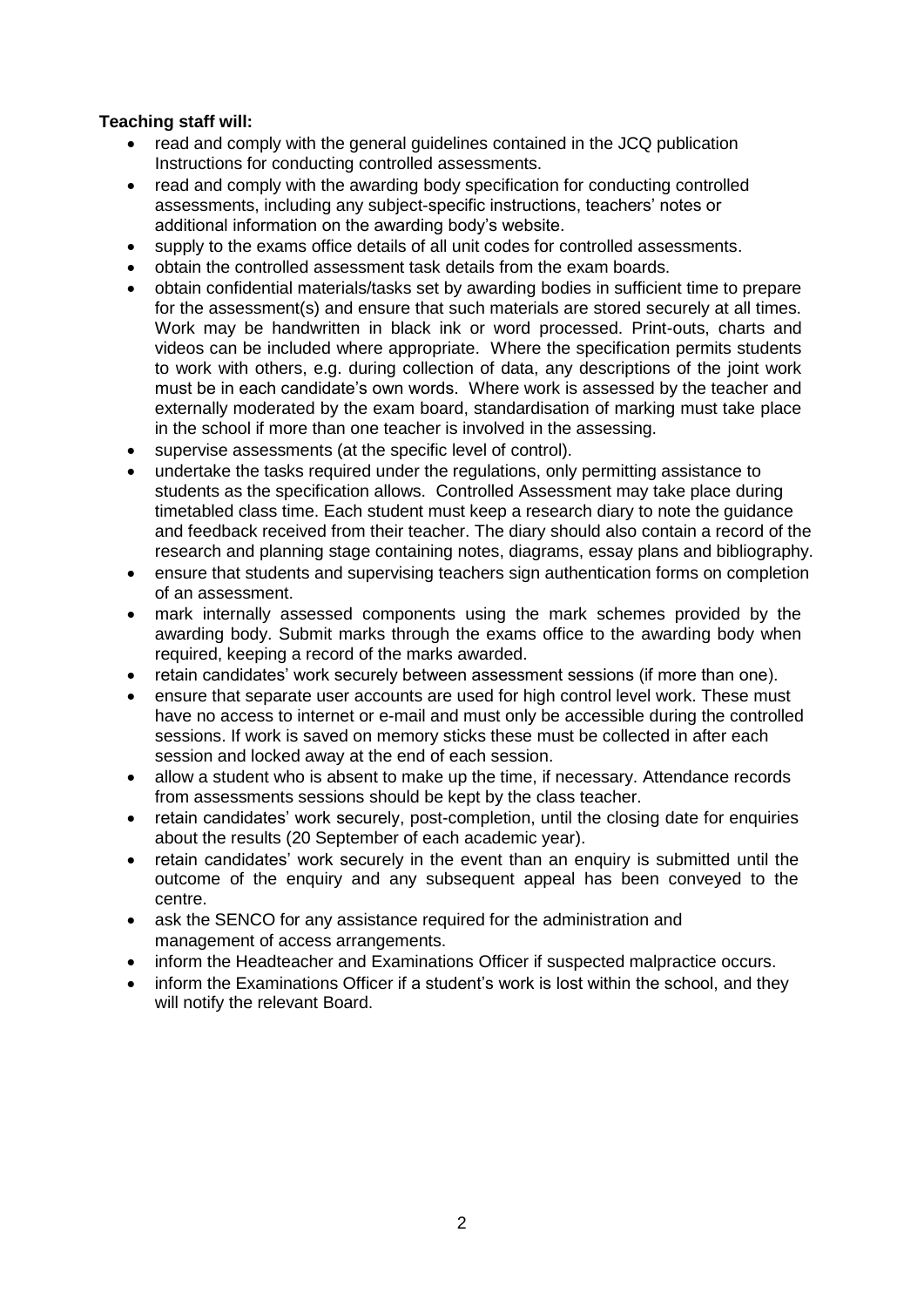## **The Examinations Officer will:**

- enter students for individual units, whether assessed by controlled assessment, external exam or on-screen test, before the deadline for final entries.
- enter students' 'cash-in' codes for the terminal exam series.
- be responsible for the receipt, safe storage and safe transmission, whether in CD or hard copy format, of confidential materials which are directly received by the exams office.
- collect and send mark sheets to awarding bodies before deadlines.
- apply for special consideration in the case of long absences of students.

## **The SENCO will:**

- ensure access arrangements have been applied for.
- work with teaching staff to ensure requirements for support staff are met.

#### **The Governors will:**

 monitor through curriculum leader reports, the effectiveness of controlled assessment in form of its contribution to student progress.

## **Who/what was consulted?**

Senior Leadership Team

## **Relationship to other policies:**

Assessment Policy Assessment Policy for Appeals Learning & Teaching Policy Whistleblowing Policy

#### **Adopted: May 2014**

**Review cycle: May 2017**